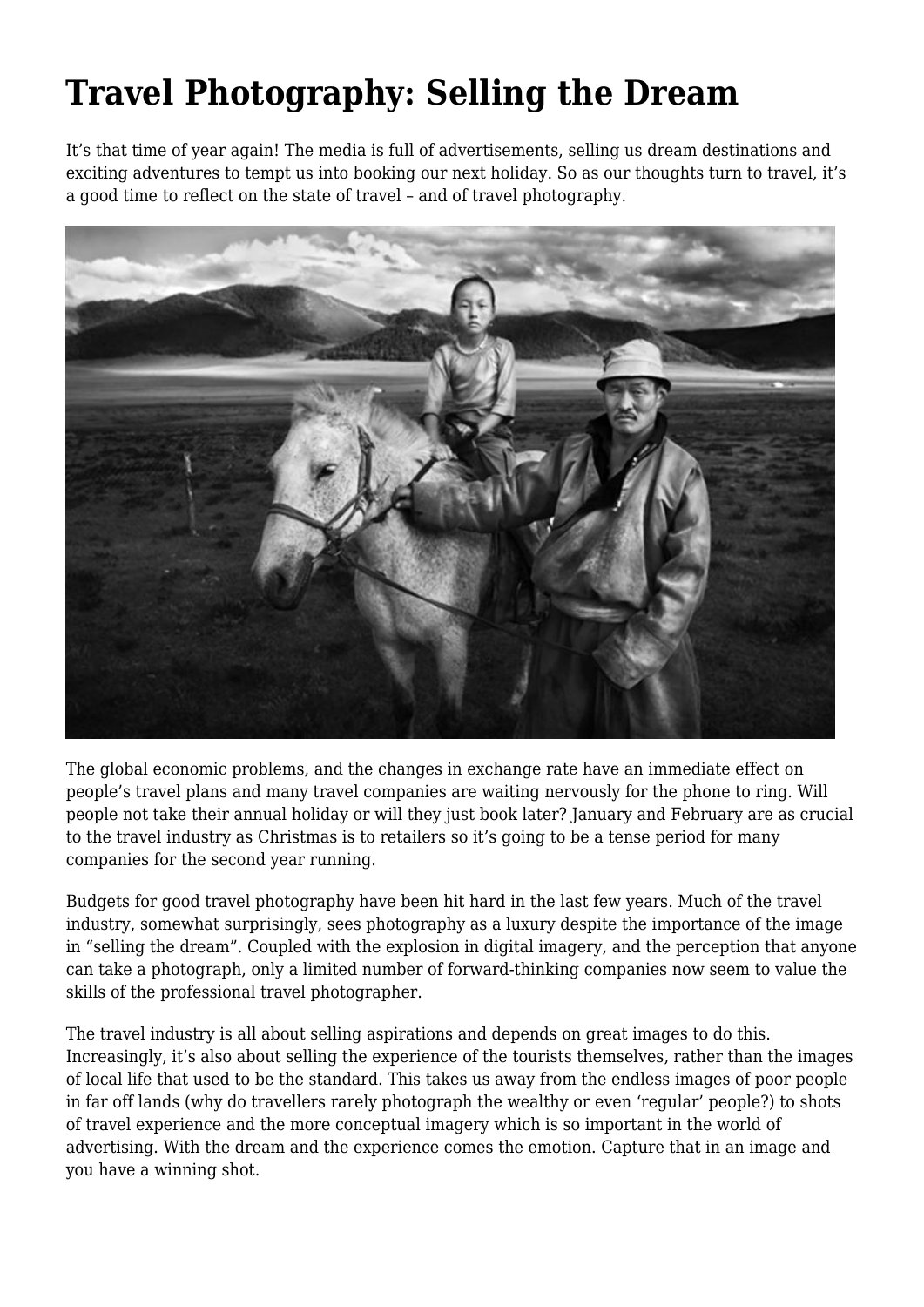

It's a global marketplace and the internet has made it easy for someone in, say, Japan to source an image direct from a stock agency in England or Italy. They can also easily find a photographer based in any destination, making images readily available to any international tourist destination.

Some believe that in a recession holidays become more important, and are one of the few things which we're reluctant to forego completely. If this is true, and people cut back on other nonnecessities, then the market for travel photographs will still be there. But they'll have to be the right travel photographs, so photographers who shoot travel need to rethink what and how they shoot.

The winners of the 2010 Travel Photographer of the Year awards have just been announced. Over the years these awards have showcased some marvellous and varied imagery. They have also mirrored, and sometimes lead, interesting trends in travel photography. Of course many photographers are still producing the same type of travel images that were fashionable 10 years ago, but of more interest are the images which take a contemporary or even artistic approach.

The 2010 winners include beautiful and intriguing black and white images, together with joyous, vibrant and engaging images which transport the viewer right into the heart of the experience. Too often travel images are simply observational, yet the new winners of this truly international and prestigious award are much more elegant and insightful about the places, the people and the experiences which they share with the viewer.